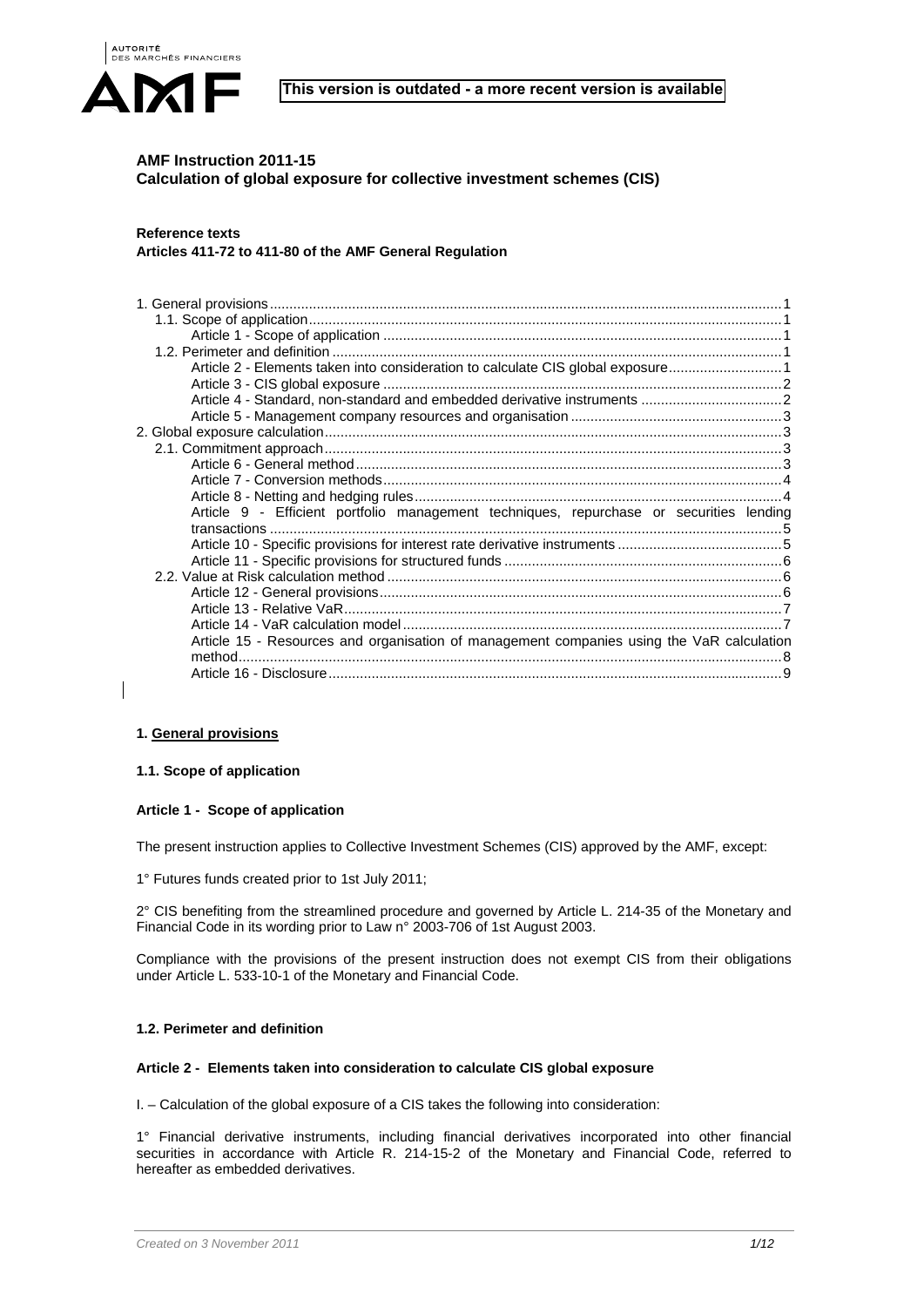

To calculate global exposure, these financial derivatives are separated from the host cash instrument;

2° Techniques and instruments including repurchase agreements or securities lending operations in order to generate additional leverage or exposure to market risk;

3° For CIS with streamlined investment rules, cash borrowing.

## **Article 3 - CIS global exposure**

In accordance with Article R. 214-30, clause 1 of the Monetary and Financial Code, a CIS should ensure that its global exposure to financial derivative instruments does not exceed the net asset value of its portfolio.

In accordance with Article R. 214-85, paragraph II of the Monetary and Financial Code, the limit referred to in R. 214-30 is increased to three times net asset value for CIS with streamlined investment rules.

In accordance with Article 411-72 of the AMF General Regulation, the global exposure calculation must be carried out at least daily and the limits on global exposure must be complied with on an ongoing basis. Depending on the investment strategy being pursued and where necessary, intra-day global exposure calculations must also be carried out.

## **Article 4 - Standard, non-standard and embedded derivative instruments**

I. – The following non-exhaustive list of derivatives may be considered standard derivatives:

1° Futures and forwards on financial instruments, currency, interest rates and indices;

2° Plain vanilla options (bought/sold puts and calls);

3° Swaps: fixed for floating rate, fixed for fixed rate, floating for floating rate, and inflation and currency swaps;

4° Total Return swaps by which two parties exchange cash flows representing, for the protection seller, the return on the asset plus any appreciation in the asset and, for the protection buyer, periodic payments plus any depreciation of the asset;

5° Futures transferring single-name credit risk (derivatives such as single-name credit default swaps);

6° Derivatives with payment of a difference, such as Contracts For Differences, enabling the exchange, at contract maturity, of the current value of an asset against the initial value of the same asset. The seller pays the buyer the difference between the initial value and current value of the asset without the underlying asset being bought or sold;

7° Warrants which entitle but do not oblige the holder to buy or sell a given amount of a specific security at a price set in advance, at the maturity date of the warrant or at any time up to that date;

8° Rights to subscribe to stock allowing the investor, over a given period, to subscribe to another security in a quantity and at a price set in advance.

Standard derivatives shall be deemed to exclude the non-standard derivatives mentioned in III.

II. – The financial instruments referred to in the current Article L. 211-1, paragraph II, clauses 1 and 2 and money market instruments hosting a derivative are referred to hereafter as embedded derivatives. The following non-exhaustive list of derivatives may be considered financial instruments with embedded derivatives:

1° Convertible bonds;

2° Credit linked notes;

3° Partly paid securities, on which only part of the capital amount and any premium due has been paid. The outstanding amounts are payable at a time chosen by the company issuing the securities;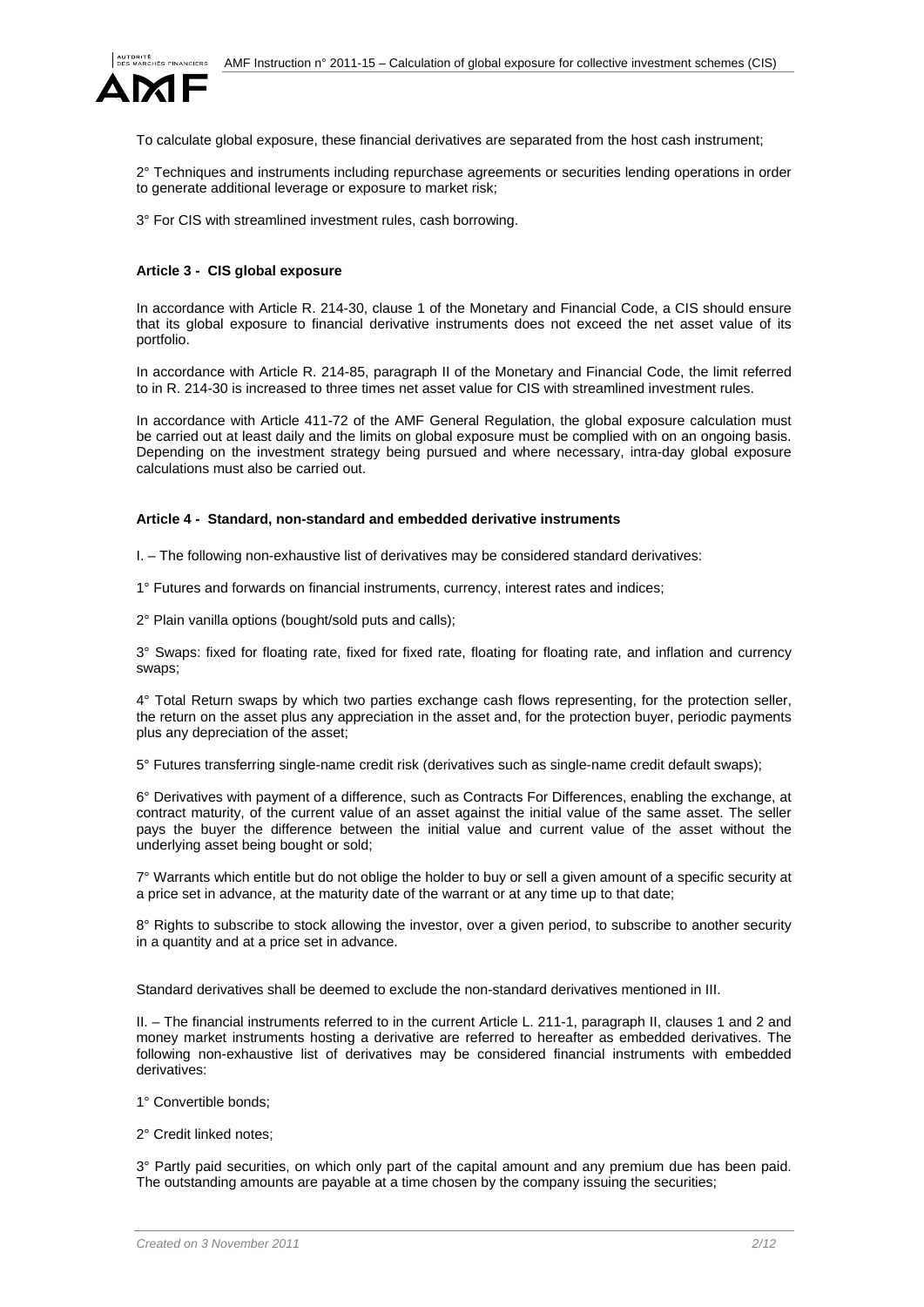

4° Warrants, which entitle but do not oblige the holder to buy or sell a given amount of a specific security at a price set in advance, at the maturity date of the warrant or at any time up to that date;

5° Rights to subscribe to stock allowing the investor, over a given period, to subscribe to another security in a quantity and at a price set in advance.

III. - The following non-exhaustive list of derivatives may be considered non-standard derivatives:

1° Digital or binary options paying a predetermined return if certain market conditions are fulfilled on expiry, and zero return otherwise;

2° Barrier options where the payoff depends on a set threshold being exceeded by the price of the underlying asset during the lifetime of the option;

3° Futures transferring credit risk other than single-name credit risk, for example credit derivatives such as First to Default Swaps;

4° Variance Swaps and Volatility Swaps are contracts that allow investors to gain exposure to the variance (squared volatility) or volatility respectively of an underlying asset and, in particular, to trade future realised volatility against current implied volatility.

#### **Article 5 - Management company resources and organisation**

The use of a commitment approach or Value At Risk approach, referred to hereafter as the VaR approach, to calculate global exposure of a CIS does not exempt the company managing it from the requirement to establish appropriate internal risk management measures and limits.

#### **2. Global exposure calculation**

## **2.1. Commitment approach**

## **Article 6 - General method**

I. - The commitment calculation must be based on an exact conversion of the financial derivative position into the market value of an equivalent position in the underlying asset of that derivative. This may be replaced by the notional value or the price of the futures contract where this is more conservative.

Only for non-standard derivatives, where it is not possible to convert the derivative into the market value or notional value of the equivalent underlying asset, an alternative conservative approach determined by the management company may be used, provided that the total amount of the derivatives represents a negligible portion of the CIS portfolio.

II. – The global exposure of a CIS determined using the commitment approach is calculated by the following method:

1° The management company calculates the commitment of each derivative individually;

2° It identifies netting and hedging arrangements. For each of these arrangements, it calculates a net commitment as follows:

- a) Gross commitment is equal to the sum of the commitments of the individual financial derivative instruments (including embedded derivatives) after derivative netting;
- b) If the netting or hedging arrangement involves security positions, the market value of security positions can be used to offset gross commitment;
- c) The absolute value of the resulting calculation is equal to net commitment.

3° It then calculates global exposure as the sum of: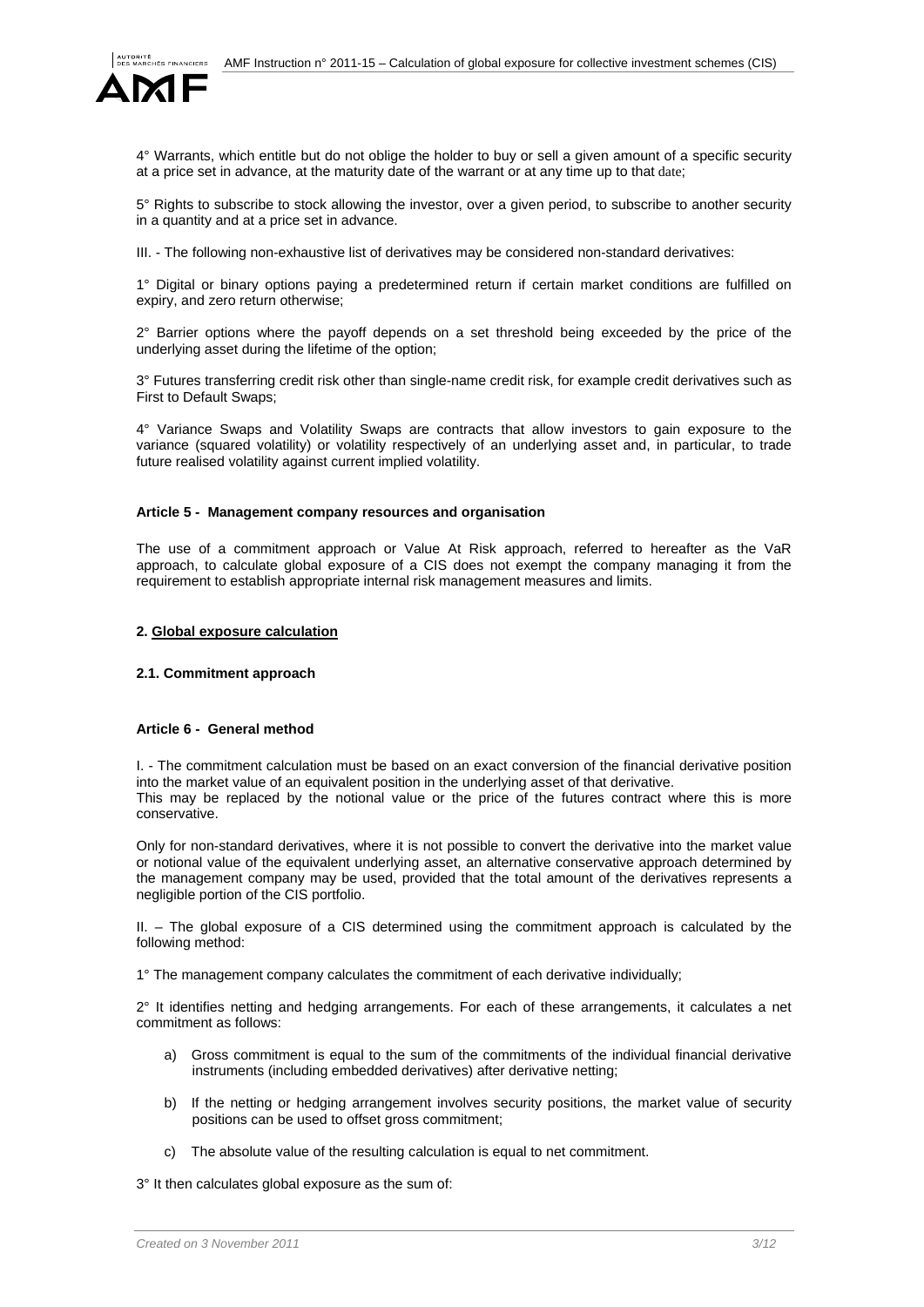

- a) The absolute value of the commitment of each individual derivative not involved in netting or hedging arrangements;
- b) The absolute value of each net commitment after the netting or hedging arrangements as described above;
- c) The sum of the absolute values of the commitment linked to Efficient Portfolio Management techniques, notably to techniques and instruments relating to eligible securities and money market instruments and to repurchasing or securities lending operations, as defined in Article R. 214-18 of the Monetary and Financial Code.

The commitment calculation for each financial derivative position should be converted to the base currency of the CIS using the spot rate.

Where any currency derivative has two legs that are not in the base currency of the fund, both legs must be taken into account separately in the commitment calculation.

## **Article 7 - Conversion methods**

I. – Examples of commitment calculation methods by conversion into an equivalent position in the underlying asset for a non-exhaustive list of standard derivatives are set out in Annexe I.

II. - Examples of commitment calculation methods by conversion into an equivalent position in the underlying asset for a non-exhaustive list of embedded derivatives are set out in Annexe II.

III. - Examples of commitment calculation methods by conversion into an equivalent position in the underlying asset for a non-exhaustive list of non-standard derivatives are set out in Annexe III.

#### **Article 8 - Netting and hedging rules**

I. – The management company may net positions:

1° Between financial derivative instruments, provided they refer to the same underlying asset, even if the maturity date of the financial derivative instruments is different;

2° Between a financial derivative instrument whose underlying asset is a transferable security, money market instrument or collective investment scheme and that same corresponding underlying asset held in the portfolio.

II. – 1° The management company may only take hedging arrangements into account when calculating global exposure if the said arrangements offset the risks linked to some assets and, in particular, if they comply with all the criteria below:

- a) there should be a verifiable reduction of risk at the CIS level;
- b) the risks linked to financial derivative instruments, i.e. general and specific risks if any, should be offset;
- c) the hedging arrangements should relate to the same asset class;
- d) the hedging arrangements remain efficient in stressed market conditions.

Investment strategies that aim to generate a return should not be considered as hedging arrangements.

Notwithstanding the above criteria, financial derivative instruments used for currency hedging purposes (i.e. that do not add any incremental exposure, leverage and/or other market risks) may be netted when calculating the global exposure of the CIS.

No market neutral or long/short investment strategies will be deemed to comply with all the criteria laid down above.

 $2^{\circ}$  If the management company uses a conservative calculation rather than an exact calculation of the commitment for each financial derivative instrument (i.e. exact conversion into the market value of the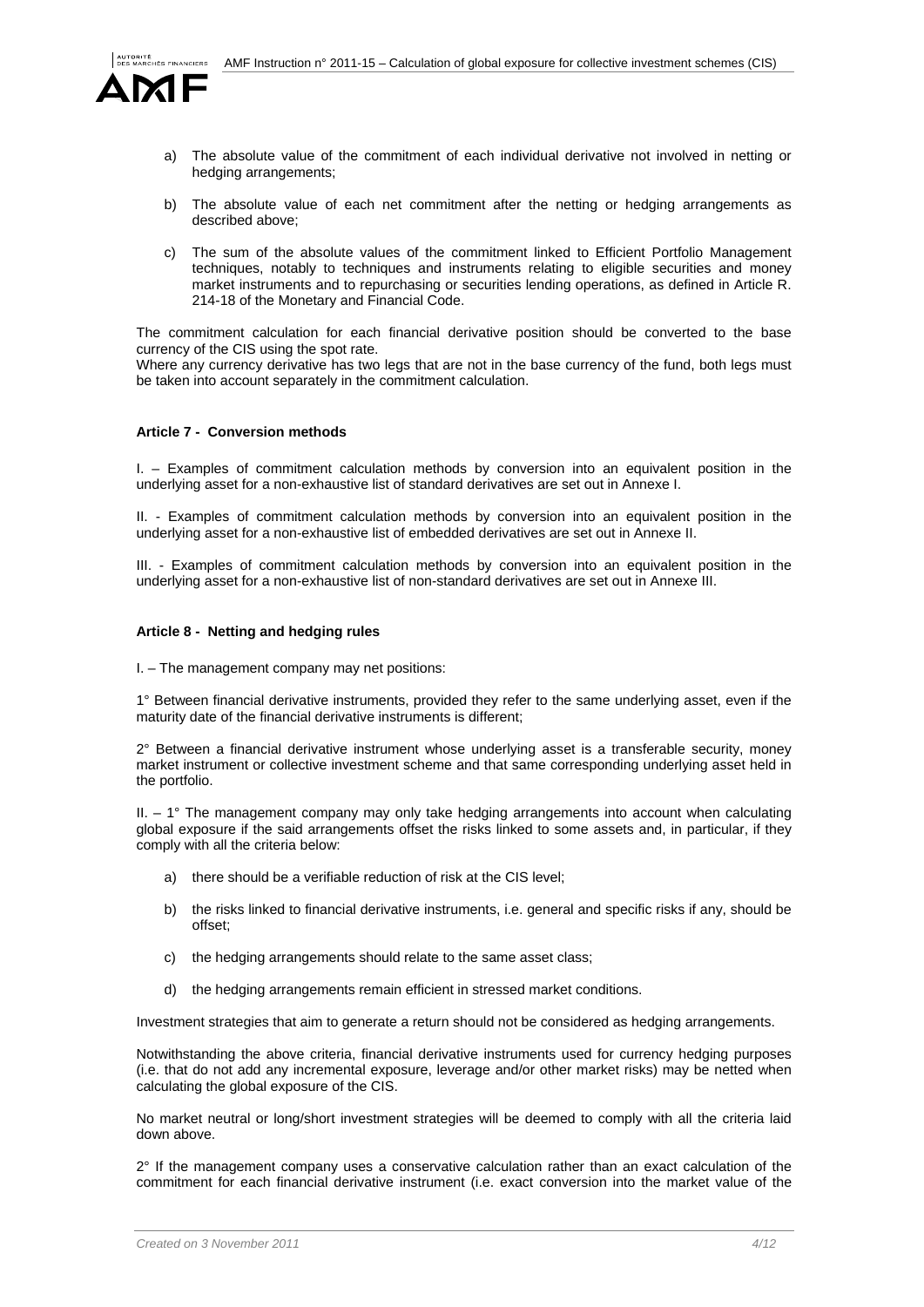

equivalent position in the underlying assets), hedging and netting arrangements cannot be taken into account to reduce commitment on the derivatives involved if it results in an underestimation of the global exposure.

## **Article 9 - Efficient portfolio management techniques, repurchase or securities lending transactions**

If the CIS uses efficient portfolio management techniques such as those mentioned in Article R.214-18 of the Monetary and Financial Code, these operations must be taken into consideration for the determination of global exposure, provided that they generate additional leverage through the reinvestment of collateral.

If the CIS reinvests collateral in financial assets that provide a return in excess of the risk-free return, it must include in the global exposure calculations:

1° The amount of cash received as collateral if cash collateral is held;

2° The market value of the instrument concerned if non-cash collateral is held.

Any global exposure generated by these transactions should be added to the global exposure created through the use of derivatives and the total of these must not be greater than 100% of the net asset value of the CIS portfolio.

Any further use of collateral as part of another repurchase transaction or securities lending transactions must be similarly treated and included in the global exposure calculation.

## **Article 10 - Specific provisions for interest rate derivative instruments**

For the purposes of the present article, an interest rate derivative instrument is a derivative where the underlying asset is an interest rate. The variation of the marked to market of the interest rate derivative is mainly related to moves in the interest rate curve. Examples (non-exhaustive list) of interest rate derivatives might be: interest rate swaps, FRA, interest rate futures, futures on bonds. Forward rate agreements are interest rate derivatives.

I. – The duration-netting rules specific to interest rate derivative instruments can only be used when the investment strategy of the CIS implies no significant source of risk other than interest rates (e.g. volatility or exchange risks). Therefore, duration-netting rules may not be applied to interest rate arbitrage strategies.

In addition, use of these duration-netting rules cannot generate any increase in interest rate risk through investment in short-term positions. Thus, for example, short-dated interest rate derivatives cannot be the main source of performance for a CIS with medium duration if it makes use of these duration-netting rules.

II. – Positions on interest rate derivatives should be converted into equivalent positions according to the following methodology:

1° The investment management company allocates each interest rate financial derivative instrument to the appropriate maturity range ("bucket") in the following table:

| <b>Bucket</b> | <b>Maturities Range</b> |
|---------------|-------------------------|
|               | $0 - 2$ years           |
|               | $2 - 7$ years           |
|               | 7 - 15 years            |
|               | $> 15$ years            |
|               |                         |

2° The management company converts the position of each interest rate derivative instrument into the equivalent underlying asset position as its duration divided by the target duration of the CIS and multiplied by the market value of the underlying asset:

> $\frac{duration_{\text{IFT}}}{dt_{\text{underlying} \text{asse}}}$   $\times \text{MtM}_{\text{underlying} \text{asse}}$ duration<sub>target</sub> Equivalent *u*nderlying asset position =  $\frac{q}{r}$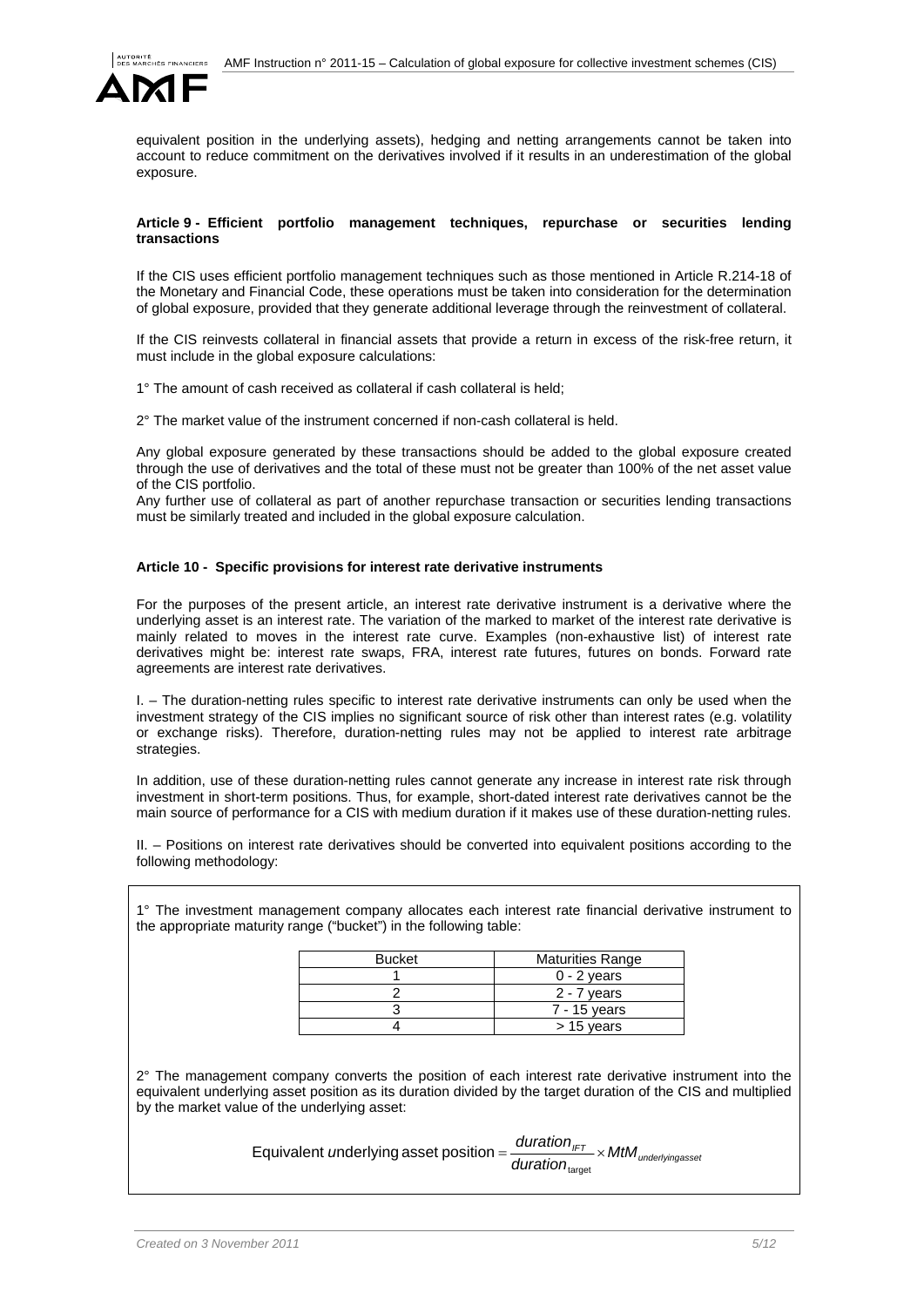

# Whereby:

- duration<sub>FDI</sub> is the duration or sensitivity to interest rates, of the interest rate derivative;

- duration<sub>target</sub> is in line with the investment strategy, the directional positions and with the expected level of risk at any time and will be regularised otherwise. It is also in line with the portfolio duration under normal market conditions;

- MtM<sub>underlying</sub> is the market value of the underlying asset.

3° The long and short equivalent underlying asset positions within each bucket are netted to determine the netted position of the bucket. The short or long balance is the unnetted position of the bucket.

4° The unnetted long (or short) positions in bucket (i) are netted with the remaining unnetted positions in bucket (i+1).

5° The remaining unnetted long (or short) positions in bucket (i) are netted with the unnetted positions remaining in bucket (i+2).

6° The remaining unnetted long (or short) positions in bucket (1) are finally netted with the unnetted positions remaining in bucket (4).

7° The global exposure of the collective investment scheme is the sum of:

- a) 0% of the absolute value of the netted position for each bucket;
- b) 40% of the absolute value of the netted position between two adjoining buckets (i) and (i+1);
- c) 75% of the absolute value of the netted position between buckets (i) and  $(i+2)$ ;

d) 100% of the absolute value of the netted position between the two most remote buckets, (1) and  $(4)$ ;

e) 100% of the absolute values of the remaining unnetted positions.

## **Article 11 - Specific provisions for structured funds**

I. – When the CIS is a structured fund and meets the criteria set out in Article 411-80 of the AMF General Regulation, the global exposure calculation may be based on the commitment method for each scenario to which the investor may be exposed, and is applied as follows:

1° The predefined formula on which the investment strategy is based is divided into a finite number of individual scenarios,

 $2^{\circ}$  Each scenario is analysed to define whether the financial derivative instruments and transactions structuring it can be excluded from the global exposure calculation by the commitment approach and according to the provisions of Article 411-76 of the AMF General Regulation.

In addition, a scenario structured on an investment in eligible assets providing a return other than a riskfree return may only be considered as complying with Article 411-76, paragraph II of the AMF General Regulation if that investment is coupled with a guarantee of the fund investment objective under the terms of Article R. 214-19 of the Monetary and Financial Code.

3° The global exposure of each individual scenario complies with the limit of 100% of the net asset value of the CIS portfolio.

The ESMA Guidelines ESMA/2011/112 provide examples to illustrate these specific provisions.

# **2.2. Value at Risk calculation method**

# **Article 12 - General provisions**

The management company may calculate global exposure by a VaR approach on the terms set out in Article 411-77 of the AMF General Regulation. A confidence interval and/or a holding period differing from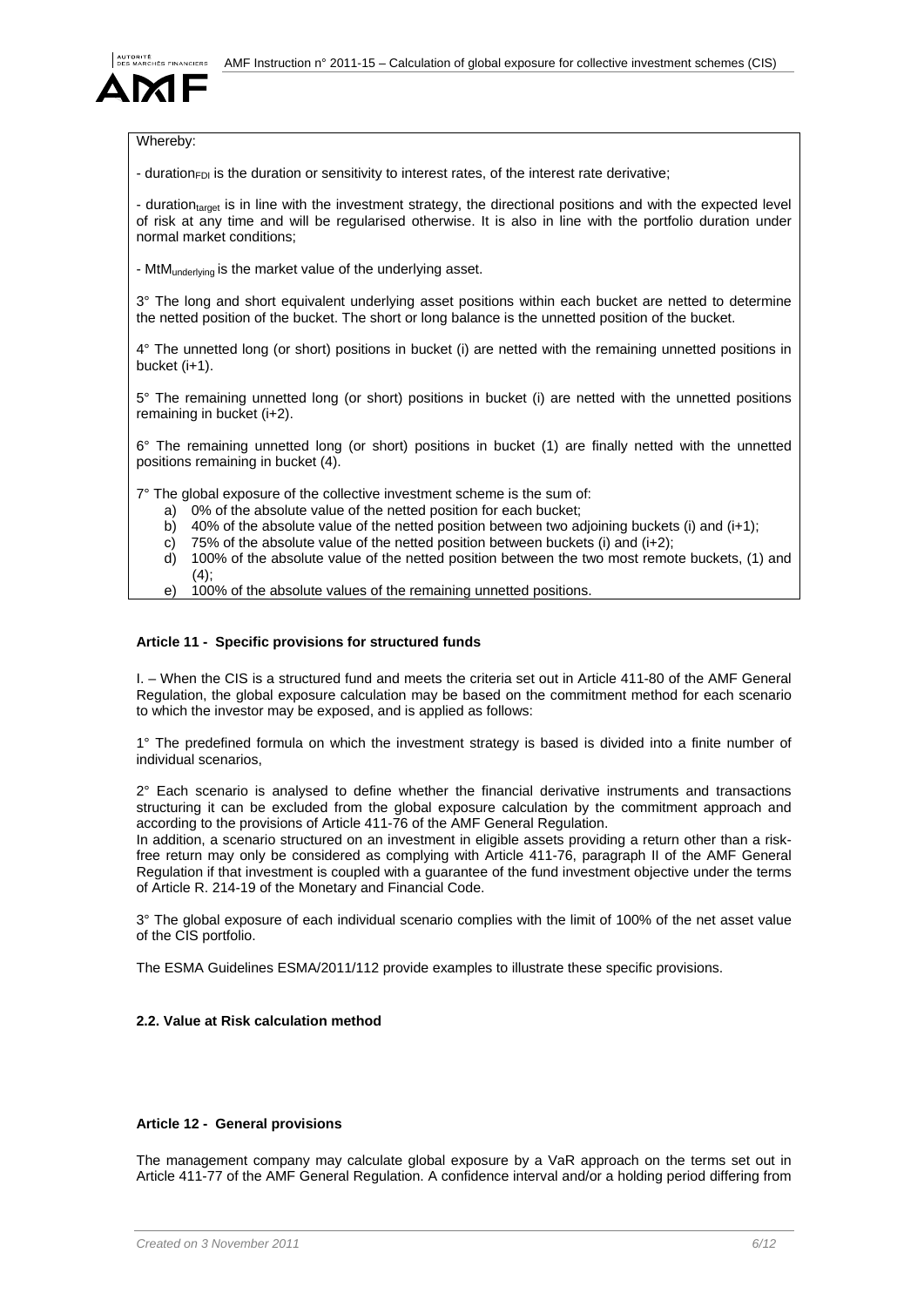

those mentioned in Article 411-77 of the AMF General Regulation may be used in the calculation provided that:

- The confidence interval is not below 95%;
- The holding period does not exceed 20 business days.

If other calculation parameters are used, the management company must rescale the amount it has calculated to the VAR defined in Article 411-77, paragraph II of the AMF General Regulation, under the assumption of a normal distribution with an identical and independent distribution of the risk factor returns by referring to the quantiles of the normal distribution and the square root of time rule.

# **Article 13 - Relative VaR**

I. - In accordance with Article 411-78, paragraph II, clause 1 of the AMF General Regulation, global exposure calculated by the relative VaR approach is equal to the VAR of the CIS divided by the VaR of a reference portfolio, minus one, multiplied by the net assets. The VaR of the CIS is thus limited to twice the VaR of the reference portfolio.

II. - The reference portfolio should be unleveraged and should, in particular, not contain any financial derivative instruments or embedded derivatives, except that:

- a) If the CIS engages in a long/short type strategy, the reference portfolio may contain financial derivative instruments to gain the short exposure;
- b) If the currency risk of the CIS is hedged, it may select a currency hedged index as a reference portfolio.

The risk profile of the reference portfolio should be consistent with the investment objectives, policies and limits of the CIS.

If the risk/return profile of the CIS changes frequently or if the definition of a reference portfolio is not possible, then the relative VaR method should not be used.

The process relating to the determination and ongoing maintenance of the reference portfolio should be integrated in the risk management process and be supported by adequate procedures. The management company should define guidelines governing the composition of the reference portfolio. In addition, the actual composition of the reference portfolio and any changes should be clearly documented.

## **Article 14 - VaR calculation model**

I. – The investment management company is responsible for choosing an appropriate model. It ensures that the model is appropriate with regard to the investment strategy being pursued and the types and complexity of the financial instruments used.

The model takes account at least of general market risk and, if possible, of other risks. The VaR model should adequately and sufficiently accurately capture the risks of the CIS, in particular:

1° It adequately captures all the material market risks associated with portfolio positions and, in particular, the specific risks associated with financial derivative instruments. For that purpose, all the risk factors which have more than a negligible influence on the fluctuation of the portfolio's value should be covered by the VaR model.

2° The quantitative models used within the VaR framework (pricing tools, estimation of volatilities and correlations, etc) should provide for a high level of accuracy.

3° The data used within the VaR framework should be consistent, robust and reliable.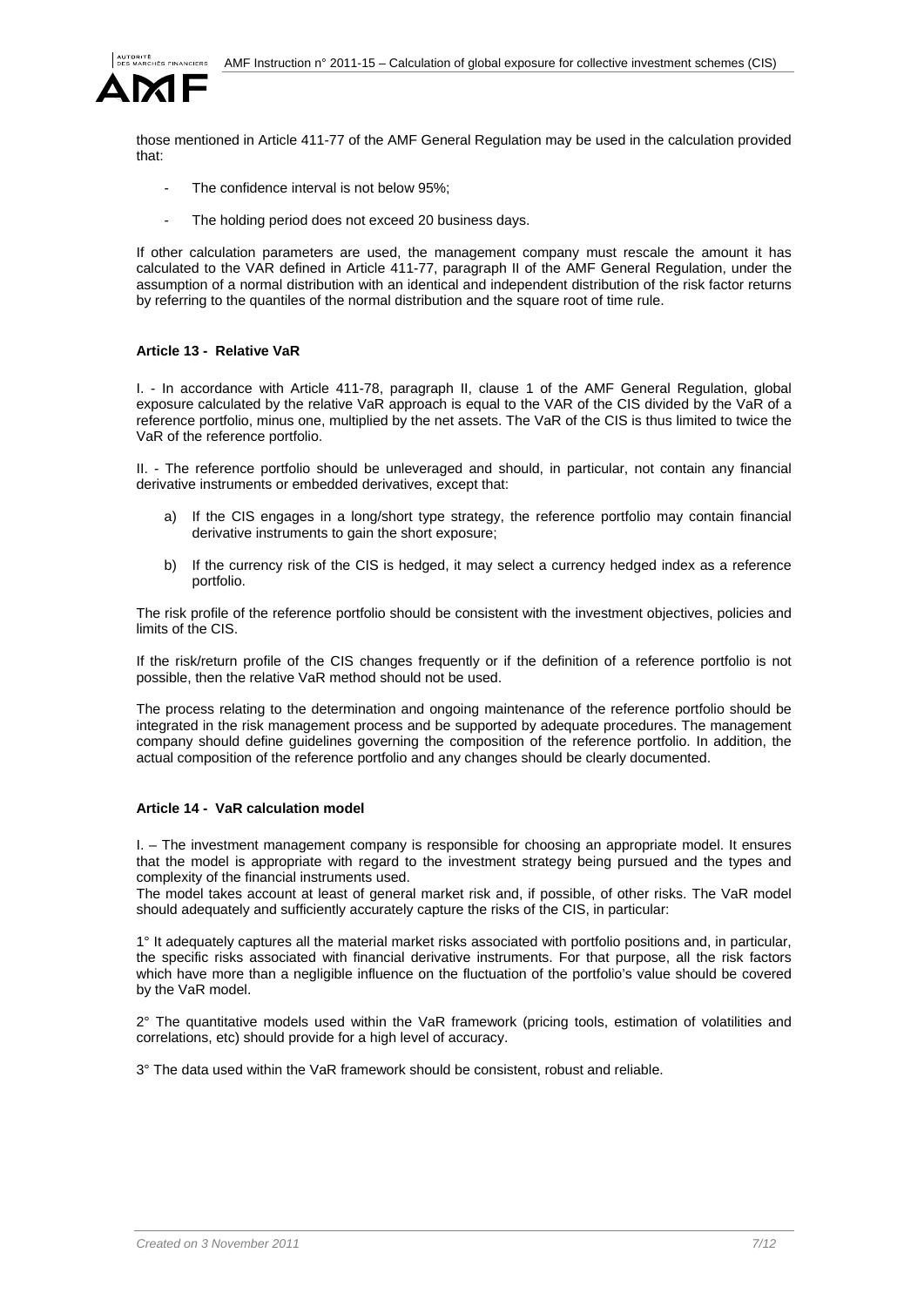

### **Article 15 - Resources and organisation of management companies using the VaR calculation method**

I. – In accordance with Article 313-53-4 of the AMF General Regulation, a management company using the VaR approach should have a permanent risk management function that is independent from its commercial and operational units. This function is responsible for validating the VaR model and reviewing it.

II. – To this effect, the investment management company implements:

1° A system for recording and back testing the calculations performed to verify that the models used capture the risks of the CIS appropriately, meaning notably that back testing should be carried out at least on a monthly basis to check that the variations in the one-day value of the portfolio are consistent with the exposure calculations used.

The management company should determine and monitor overshootings of the VaR threshold value, i.e. when the one-day change in the CIS portfolio's value exceeds the related one-day value-at-risk measure calculated by the model.

If the percentage of overshootings appears to be too high, the CIS should review the VaR model and make appropriate adjustments, which should be documented.

The senior management should be informed at least on a quarterly basis if the number of overshootings for each CIS over the most recent 250 business days exceeds 4 in the case of a 99% confidence interval. This information should contain an analysis and explanation of the sources of overshootings and a statement of what measures, if any, have been taken.

 $2^{\circ}$  A rigorous, comprehensive, risk-adequate stress testing program adapted to the composition and market conditions of the CIS should be conducted to simulate its behaviour in crisis situations.

The stress testing program should be designed to measure any potential major depreciation of the CIS value as a result of unexpected changes in the relevant market parameters and correlation factors. Conversely, where appropriate, it should also measure changes in the relevant market parameters and correlation factors, which could result in major depreciation of the CIS value.

The stress tests should be adequately integrated into the risk management process and the results should be considered when making investment decisions for the CIS.

The stress tests should cover all risks which influence the net asset value of the CIS to any significant degree, in particular those risks which are not fully captured by the VaR model used (specific risks). They should be appropriate for analysing potential situations in which the use of significant leverage would expose the CIS to significant downside risk and could potentially lead to the default of the CIS.

They take account at least of the risks relating to an extreme event the CIS might be exposed to (risk that the value of a financial instrument changes in a sudden way when compared with the behaviour of the general market and in a way that goes well beyond the normal range of fluctuations in value, default risk).

They should focus mainly on those risks which, though not significant in normal circumstances, are likely to be significant in stress situations, such as the risk of unusual correlation changes, the illiquidity of markets in stressed market situations or the behaviour of complex structured products under stressed liquidity conditions.

They should be carried out on a regular basis, at least once a month. Additionally, they should be carried out whenever a change in the value or composition of a CIS or a change in market conditions makes it likely that the test results will differ significantly. The results of these tests should be filed and taken into consideration when making any investment decisions.

The management company should implement clear procedures and develop an adequate stress-testing programme on the basis of such procedures. It should explain why the program is suitable for the CIS. Reasons should be given if it is intended to deviate from the programme.

III. – The following are described in detailed documentation:

- a) The operating principles of the VaR models, providing details of the calculation techniques used, including the risks covered by the model, the methodology, the mathematical assumptions and foundations, the data used, the accuracy and completeness of the risk assessment, the methods used to validate the model, the validity range of the model and its operational implementation;
- b) The back testing process;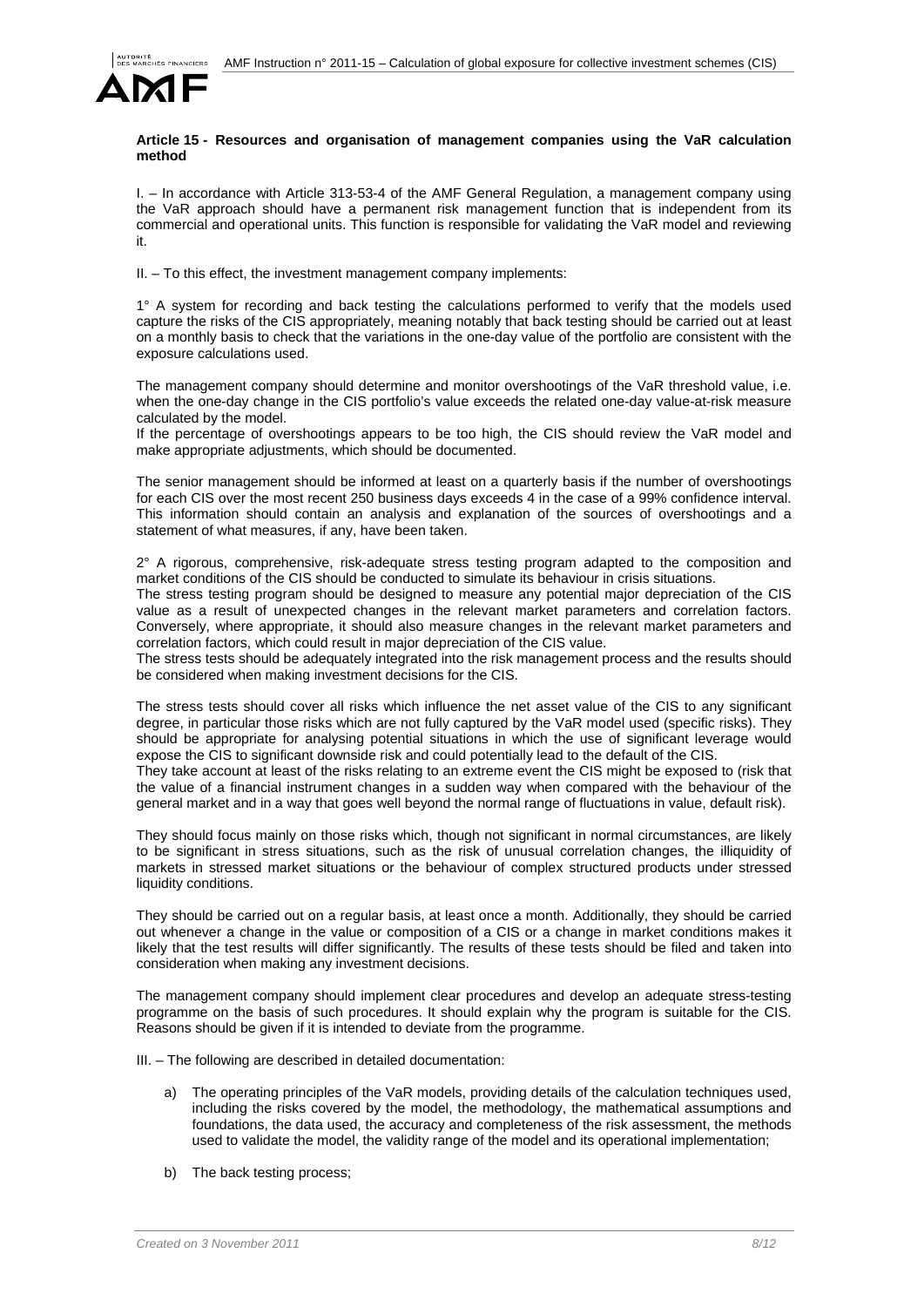

c) The stress testing process.

## **Article 16 - Disclosure**

I. – The method chosen by the management company to calculate the global exposure of a CIS it manages (i.e. commitment approach, relative VaR or absolute VaR) should be disclosed in the prospectus and in the annual report.

II. – When the management company uses VaR approaches to calculate the global exposure of a CIS it manages, it should monitor the leverage level of the CIS regularly.

Therefore, the expected level of leverage of the CIS, calculated as the sum of the notionals of the positions on the derivatives used, should be disclosed in the prospectus and in the annual report, along with the possibility for the CIS to reach higher leverage levels.

If the relative VaR approach is used, information on the reference portfolio should be disclosed in the prospectus detailed memo and in the annual report.

III. - The VaR levels of the CIS should be published in the annual report. In this respect, the information provided should at least include the lowest, the highest and the average VaR levels calculated during the financial year.

The model and inputs used for the calculation, such as the confidence interval and data sample size, should be disclosed.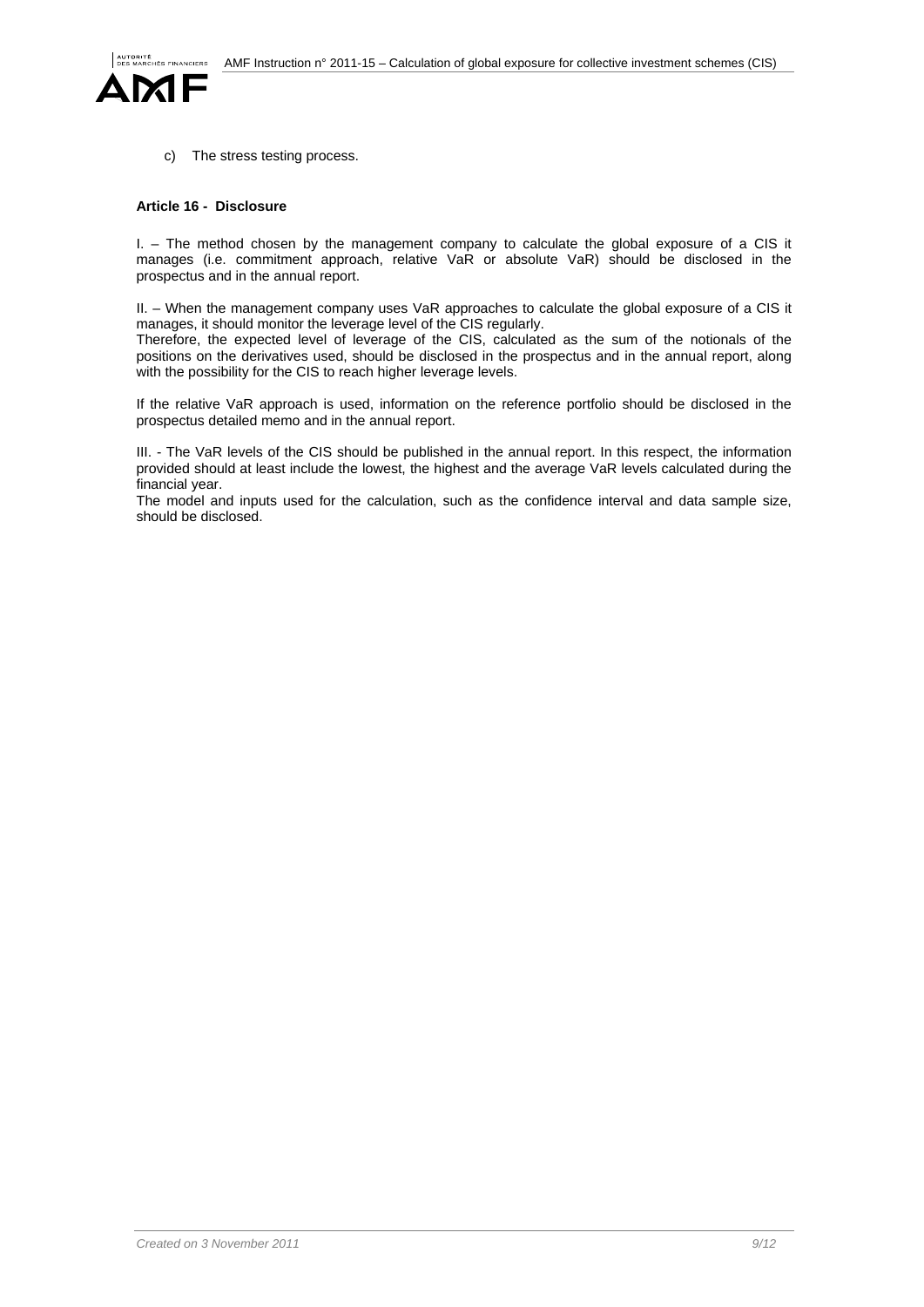

## **Annexe I Methods for the conversion of standard derivatives into the market value of an equivalent position in the underlying asset**

| <b>Futures</b>        | <b>Bond Future</b>                              | Number of contracts * notional contract size * market<br>price of the cheapest-to-deliver reference bond |
|-----------------------|-------------------------------------------------|----------------------------------------------------------------------------------------------------------|
|                       | <b>Interest Rate Future</b>                     | Number of contracts * notional contract size                                                             |
|                       | <b>Currency Future</b>                          | Number of contracts * notional contract size                                                             |
|                       | <b>Equity Future</b>                            | Number of contracts * notional contract size * market                                                    |
|                       |                                                 | price of underlying equity share                                                                         |
|                       | <b>Index Future</b>                             | Number of contracts * notional contract size * index level                                               |
|                       | Plain Vanilla Bond Option                       | Notional contract value * market value of underlying                                                     |
|                       |                                                 | reference bond * delta                                                                                   |
|                       | Vanilla<br>Plain<br>Equity                      | Number of contracts*notional contract size* market value                                                 |
|                       | Option                                          | of underlying equity share * delta                                                                       |
|                       | Plain<br>Vanilla<br>Interest                    | Notional contract value * delta                                                                          |
|                       | Rate Option                                     |                                                                                                          |
| Plain Vanilla Options | Plain Vanilla Currency                          | Notional contract value of currency leg(s) * delta                                                       |
| (bought/sold puts and | Option                                          |                                                                                                          |
| calls)                | Vanilla<br>Plain<br>Index                       | Number of contracts*notional contract size* index level *                                                |
|                       | Options                                         | delta                                                                                                    |
|                       | Plain Vanilla Options on                        | Number of contracts*notional contract size* market value                                                 |
|                       | <b>Futures</b>                                  | of underlying asset * delta                                                                              |
|                       | Swaptions:                                      | Reference swap commitment conversion amount (see                                                         |
|                       |                                                 | below) * delta                                                                                           |
|                       | <b>Warrants and Rights</b>                      | Number of shares/bonds * market value of underlying                                                      |
|                       |                                                 | referenced instrument * delt                                                                             |
|                       | Plain<br>Vanilla                                | Market value of underlying (the notional value of the fixed                                              |
|                       | Fixed/Floating<br>Rate                          | leg may also be applied)                                                                                 |
|                       | Rate<br>Interest<br>and                         |                                                                                                          |
|                       | <b>Inflation Swaps</b>                          |                                                                                                          |
|                       | <b>Currency Swap</b><br>Cross currency Interest | Notional value of currency leg(s)<br>Notional value of currency leg(s)                                   |
|                       | <b>Rate Swaps</b>                               |                                                                                                          |
| Swaps                 | <b>Basic Total Return Swap</b>                  | Underlying market value of reference assets                                                              |
|                       | Non-Basic Total Return                          | Cumulative underlying market value of both legs of the                                                   |
|                       | Swap                                            | <b>Total Return Swap</b>                                                                                 |
|                       | Name<br>Credit<br>Single                        | Protection Seller - The higher of the market value of the                                                |
|                       | Default Swap                                    | underlying reference asset or the notional value of the                                                  |
|                       |                                                 | Credit Default Swap.                                                                                     |
|                       |                                                 | Protection Buyer - Market value of the underlying                                                        |
|                       |                                                 | reference asset                                                                                          |
|                       | <b>Contract for Differences</b>                 | Number of shares/bonds * market value of underlying                                                      |
|                       |                                                 | referenced instrument                                                                                    |
| Forwards              | <b>FX</b> forward                               | Notional value of currency leg(s)                                                                        |
|                       | Forward Rate Agreement                          | Notional value                                                                                           |
|                       | Leveraged exposure to indices or indices with   | A derivative providing leveraged exposure to an                                                          |
| embedded leverage     |                                                 | underlying index, or indices that embed leveraged                                                        |
|                       |                                                 | exposure to their portfolio, must apply the standard                                                     |
|                       |                                                 | applicable commitment approach to the assets in question                                                 |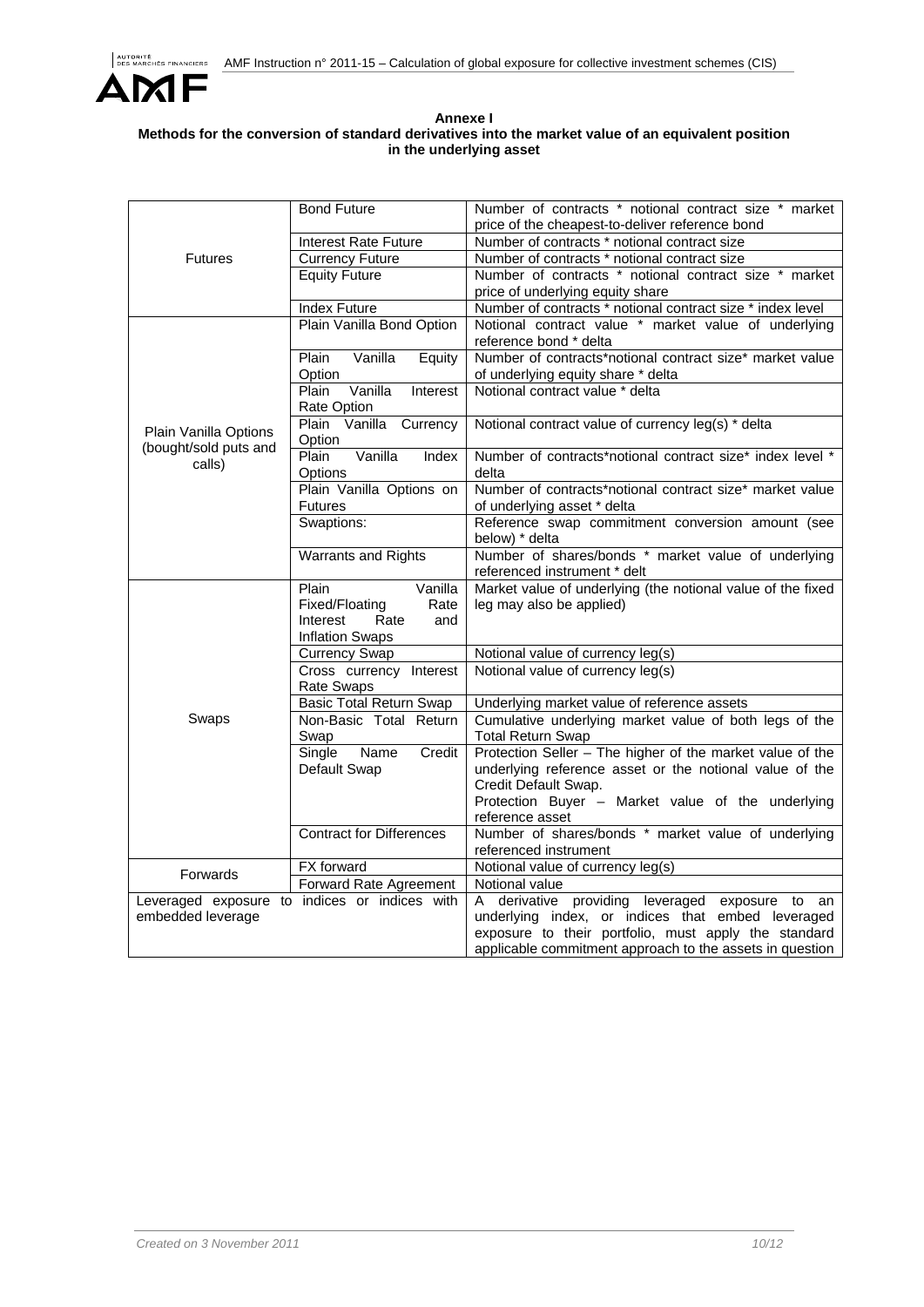

#### **Annexe II Methods for the conversion of embedded derivatives into the market value of an equivalent position in the underlying asset**

| <b>Convertible Bond</b>       | Number of referenced shares * market value of underlying reference shares *<br>delta |
|-------------------------------|--------------------------------------------------------------------------------------|
| <b>Credit Linked Notes</b>    | Market value of underlying reference asset(s)                                        |
| <b>Partly Paid Securities</b> | Number of shares/bonds * market value of underlying referenced instruments           |
| Warrants and Rights           | Number of shares/bonds * market value of underlying referenced instrument *<br>delta |